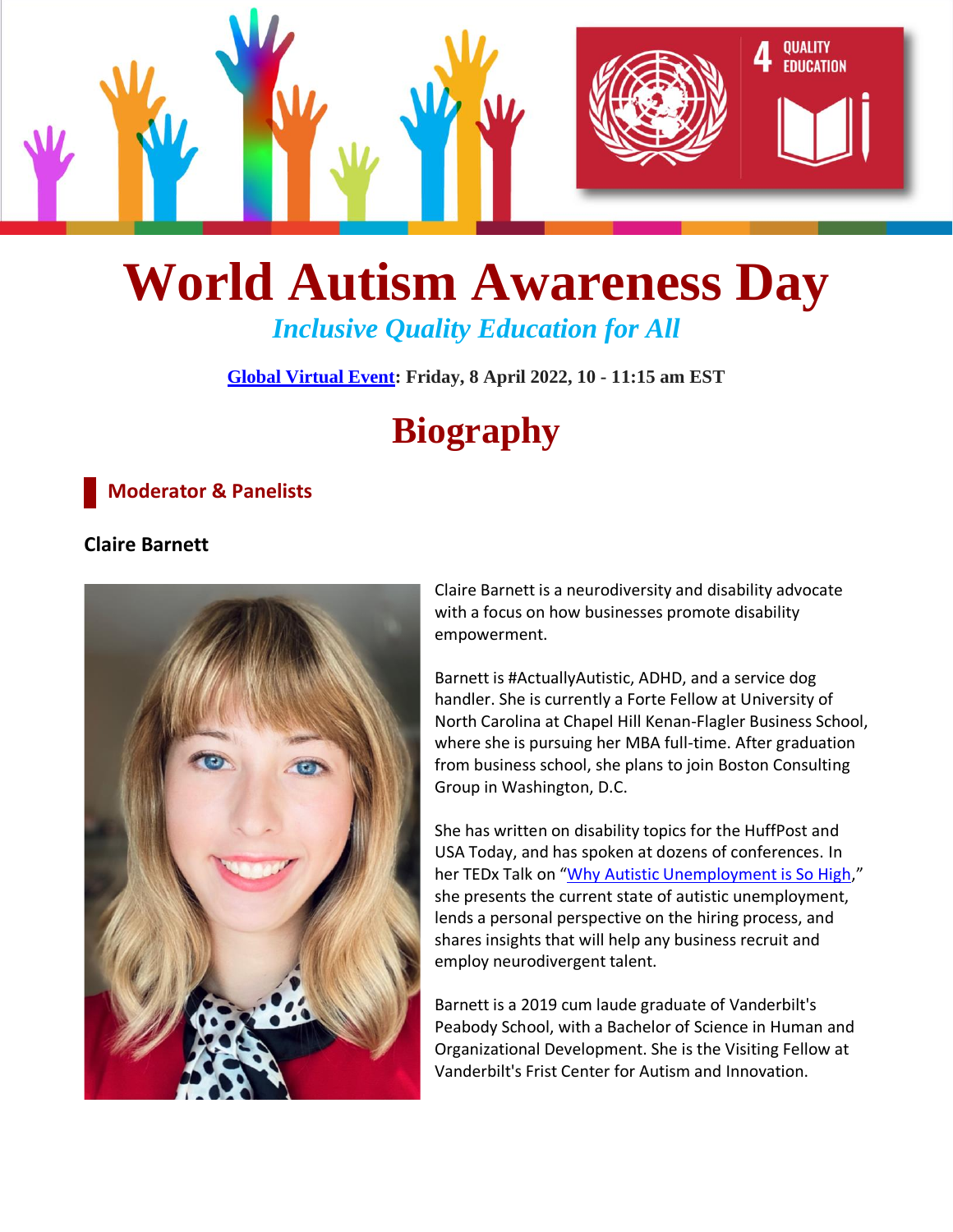### **Aberlardo Apollo I. David, Jr.** [MOccThy, OTRP]



Prof. David established the [Academia Progresiva de](https://apdmphilippines.com/)  [Manila](https://apdmphilippines.com/) and the [Independent Living Learning](https://illcphilippines.com/)  [Centers,](https://illcphilippines.com/) schools for students of various abilities and backgrounds, in key Philippine cities. He established the Rehabilitation and Empowerment of Adults and Children with Handicap Foundation, Inc., which provides underprivileged families access to a network of health and education services. He is the recipient of numerous awards in the areas of education, health and public service, including the United Nations Public Service Award, the Development Academy of the Philippines Award, and research award from the International Developmental Pediatrics Association Congress. Prof. David is a member of the Philippine Department of Education's EducForum, which shapes the country's COVID-19 plans for education recovery. He serves as Assistant Professor at the graduate school of the University of Sto. Tomas, Manila. He received his Master of Occupational Therapy from the University of Queensland, Australia.

#### **Lauren Melissa Ellzey**



[Lauren Melissa Ellzey](https://laurenmelissaellzey.com/) (she/her) is an autistic self-advocate, educator, author, and social justice activist. Through writing and presenting, she engages across lines of difference, highlighting the inequitable systems that oppress queer, BIPOC, and disabled folks. Her work as social media influencer, @Autienelle, has crossed paths with Penn State, PINE Program (NYU), Reframing Autism, Out 4 Undergraduate, Pima County Health Department, NeuroClastic, Cripple Media, AbleZine, Inclusion Festival, the Lincoln Center for the Performing Arts, and more. As an Instructional Support Specialist, she provides consultation and professional development on autistic K-12 inclusion. Her debut young adult novel, *Boy at the Window*, emphasizes the importance of belonging for queer, neurodivergent youth of color. In all, she hopes to co-create a society where autistics nurture autistics as we strive toward true inclusion.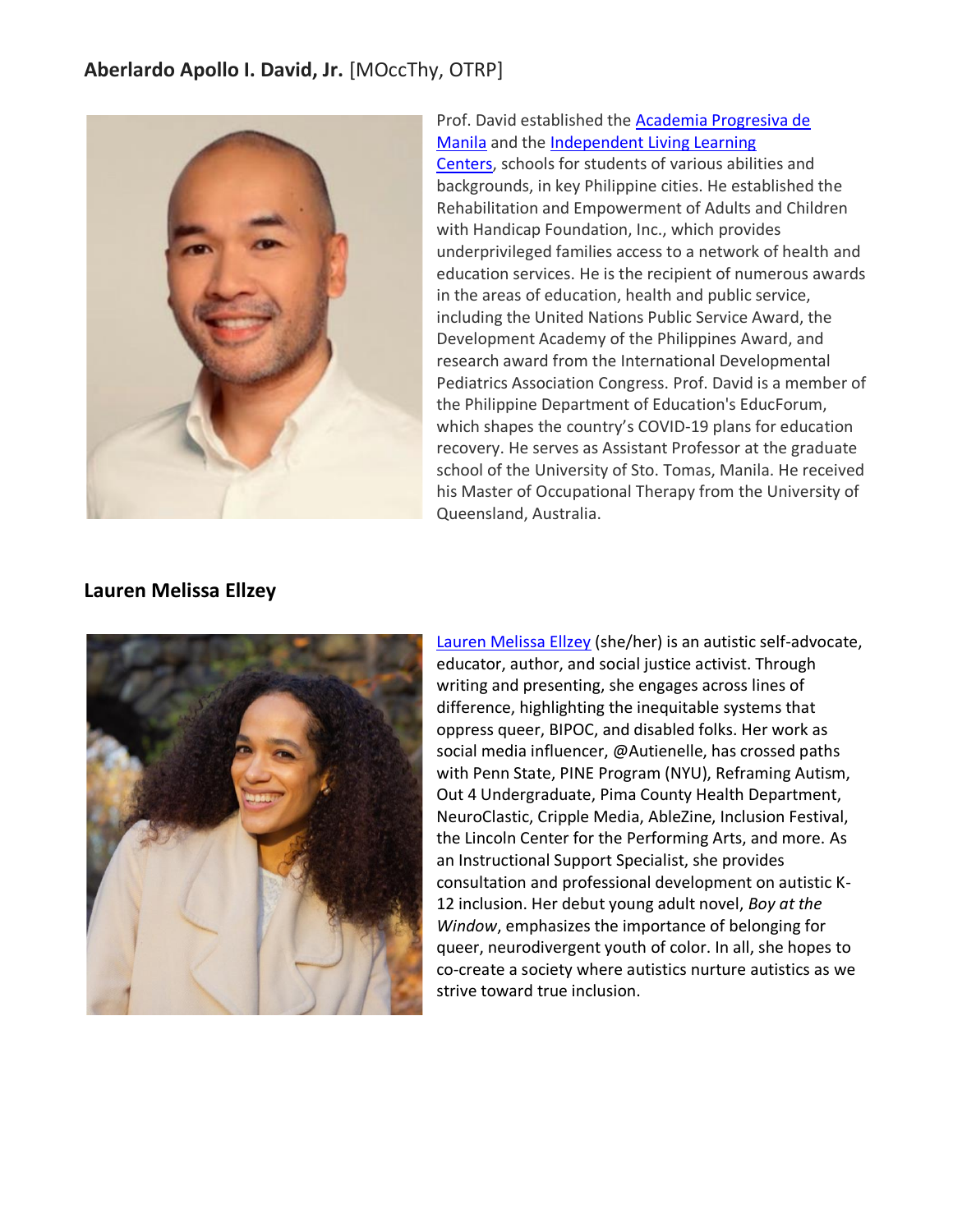#### **Diana Ringe Krogh**



Diana Ringe Krogh joined the [LEGO Foundation](https://learningthroughplay.com/about-us/the-lego-foundation) in 2014 driven by the desire to make an impact on the lives of children. She has held various positions in the LEGO Foundation and is currently the Head of LEGO Collaboration & Social Ventures.

In her role, she leads the Foundation's partnership with the LEGO Group and other entities in the LEGO branded ecosystem to unlock the potential of the LEGO Brand to, through a collaborative approach, make a positive impact on children and to become a Global Force for Learning through Play by 2032.

Through [Social Ventures,](https://legoventures.com/about/) she leads the Foundation's work to accelerate bold social innovations with Learning through Play based methodologies, such as LEGO Braille Bricks, that shine a positive light on children with special educational needs and disabilities (SEND) and that focus on uplifting and supporting children with SEND and their families.

Prior to joining the Foundation, Diana established organizations to deliver on EU projects through strategic partnerships with universities and university hospitals as well as private/public partnerships.

#### **Gerardo Gaya Real**



Gerardo Gaya Real is the Founder and CEO of *Iluminemos* [por el Autismo,](https://www.youtube.com/watch?v=g3umuOWdMyA) Member of the Presidents Assembly of the COAMEX (Mexican Coalition for Disability Rights), Spokesperson for Gemiini Learning Systems in Latin America and TEDx Speaker.

He founded Iluminemos por el Autismo in 2015 after his son was diagnosed with autism. It is one of the leading nonprofits in Mexico and Latin America for raising autism awareness, providing support to families, and addressing public incidence.

He is a sought-after keynote speaker and interviewee on autism awareness, family empowerment and inclusion. His work has received of numerous accolades, including the MTV Chiuku Awards, "Latino America Verde" Awards, "Caracol de Plata" from CEMEFI, among others. In 2021, his CNN en Español interview with Camilo Egaña won an Emmy.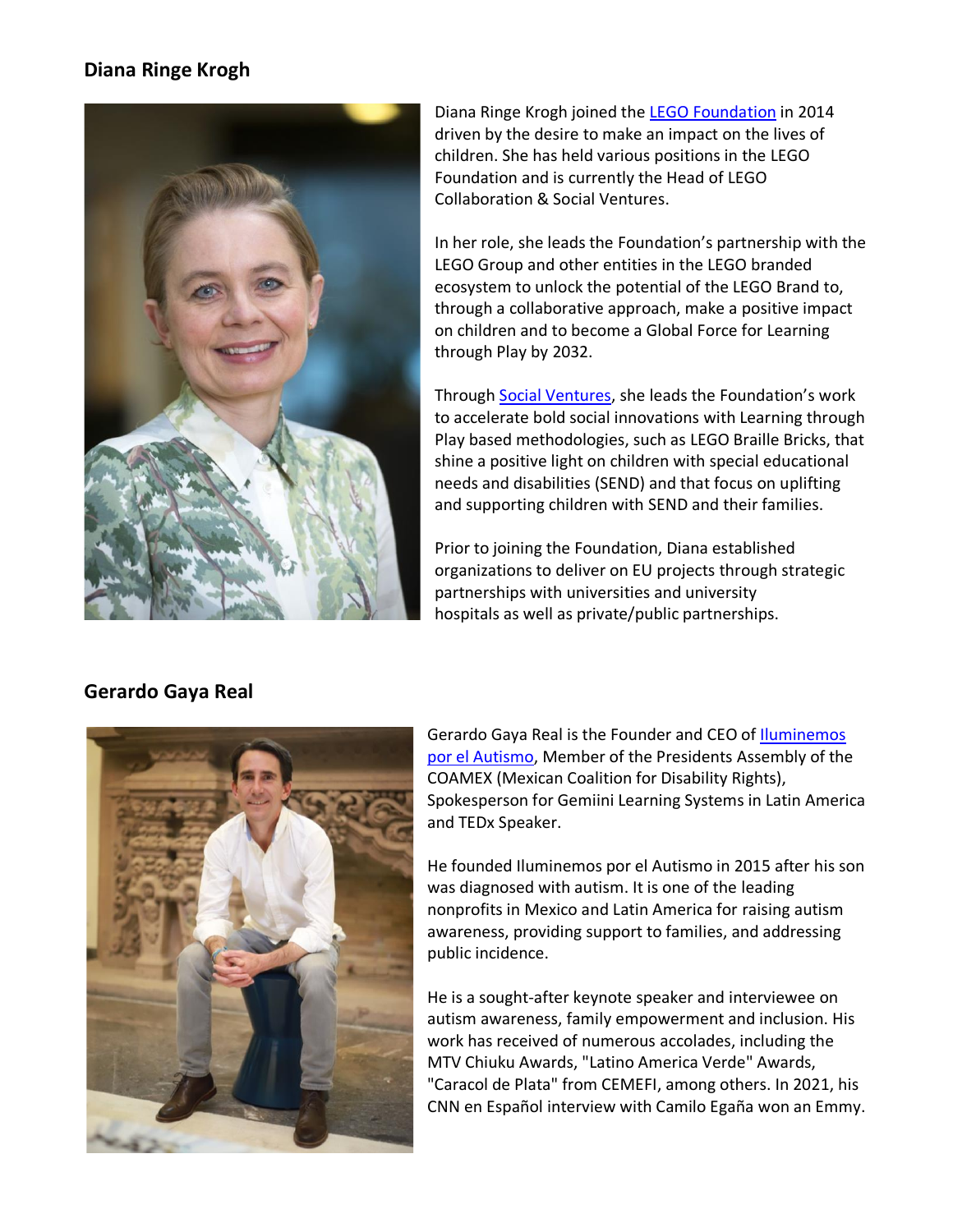# **Video Contributors**



#### **[Dr. Mapy Chavez Askins](https://alcanzando.org/our-directors/)** [CABAS® ARS, BCBA-D, QBA, BCAP, IBA]

Founding Director, [Alcnzando Inc.](http://www.alcanzando.org/), Peru/U.S. Current project: [We are Alcnzando!](https://www.youtube.com/watch?v=_ZT4DMxAyEA) Social media: [IG](https://www.instagram.com/mapyaskins/?hl=en)

Dr. Mapy Chavez Askins holds a Ph.D. from Teachers College Columbia University (New York) in Applied Behavior Analysis and the Education of Students with Autism. She is currently the Founding Director of Alcanzando, a nonprofit organization that works with children with autism and their families in Spanish-speaking communities.

Dr. Chavez Askins has spent the last 27 years studying, working and conducting research in the Autism field. For the last 15 years she has been successfully disseminating awareness and knowledge about Autism and Applied Behavior Analysis in Spanish-speaking countries through research, teaching, and through Alcanzando. Her research studies include language acquisition, social skills instruction, the development of perspective talking skills, the quality of teacher instruction, effective inclusion practices, and the education of parents and professionals. Results from her research studies have been published in numerous journals, as well as presented at conferences throughout the world, among them: the International Society for Autism Research, the Annual Convention of the Association for Behavior Analysis, and the Mexican Congress of Behavior Analysis.



#### **[Major Dodson](https://www.imdb.com/name/nm4161282/)**

Actor, U.S. Social media: [IG,](https://www.instagram.com/major_dodson/?hl=en) [Twitter](https://twitter.com/major_dodson)

MAJOR DODSON is an actor. He is best known for his role of Sam Anderson on AMC's Interna6onal smash hit series "The Walking Dead." Other projects include LEFT BEHIND, "American Horror Story," and "Revolu6on." Dodson is currently featured in the inspira6onal drama TYSON'S RUN, where he plays the 15-yearold lead character Tyson who is on the autistic spectrum.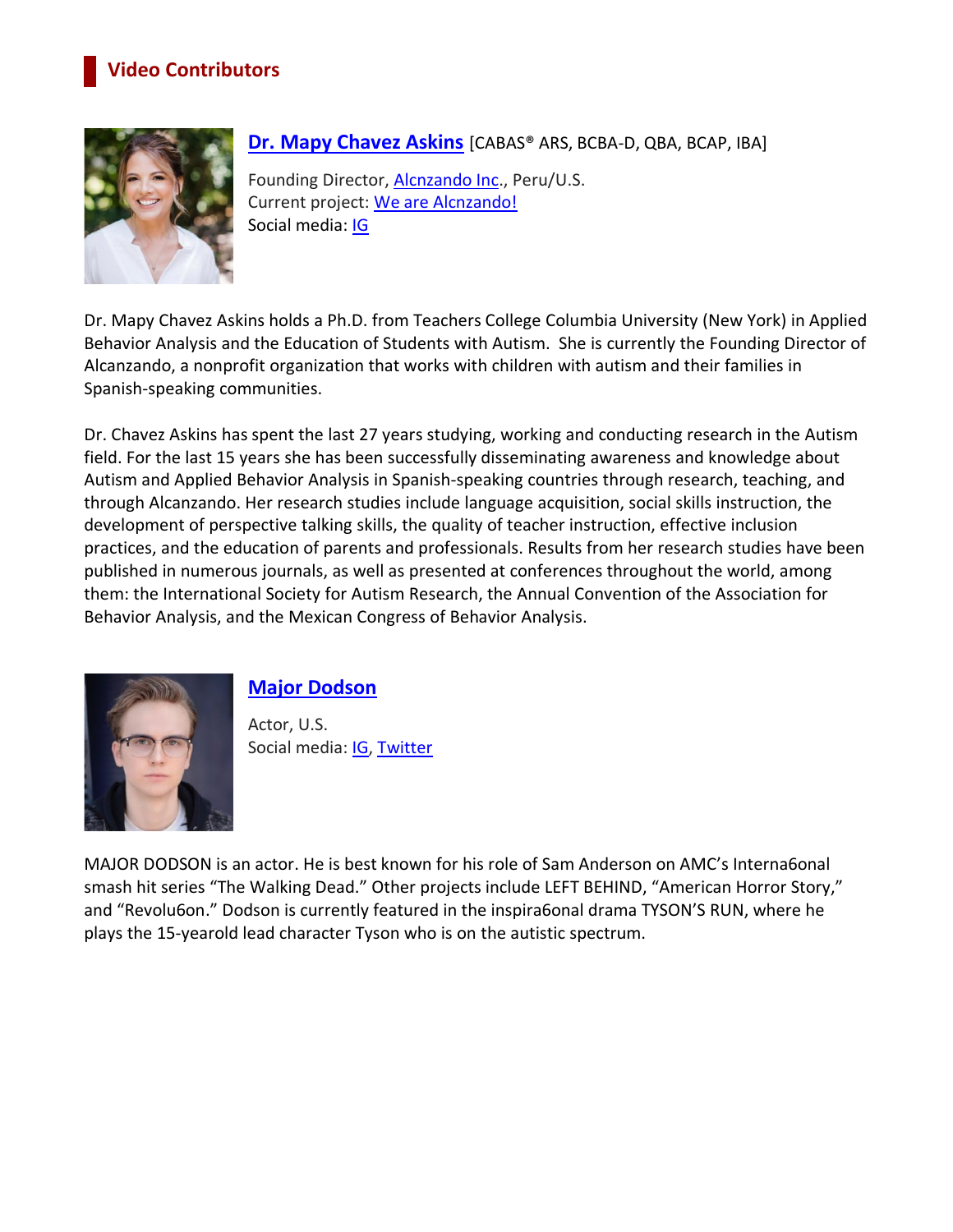# **[Rasmus Haugaard](https://www.linkedin.com/in/rasmushaugaard/)**



Chairman, [North Denmark Chambers of Commerce,](https://www.erhvervnorddanmark.dk/) Denmark

Rasmus Haugaard is an attorney, Ph.D. and the Chairman of the North Denmark Chambers of Commerce, the largest business organisation in Northern Denmark.

As chairman, Rasmus works to ensure the right framework for the current and future development of North Denmark, especially on strengthening the development of labour force market and pairing untapped talent with companies in all industries within the northern region.

Besides Rasmus' passion and commitment to the regional community affairs, he is one of the leading figures of the legal world, and has more than 20 years of experience providing legal advice to private and public corporations, public authorities and institutions across Denmark within real estate law, corporate and commercial law and public law. Additionally, Rasmus is the author of a number of books and articles on various legal topics.



#### **Deepti Ganesh Kakkirala**

Application Development Associate, Accenture, India

Deepti Ganesh Kakkirala is from India. She is 22-years old adult on the autism spectrum. Deepti has mild-moderate autism with disability percentage of 50. She is a graduate in Computer Applications and currently working as an Application Development Associate at Accenture, Mumbai. Having fulfilled her ambition of working in an inclusive MNC, she aims to perform well and grow professionally, personally & be financially independent. Her hobbies are playing keyboard, cooking, listening to music, swimming, doing yoga & gardening.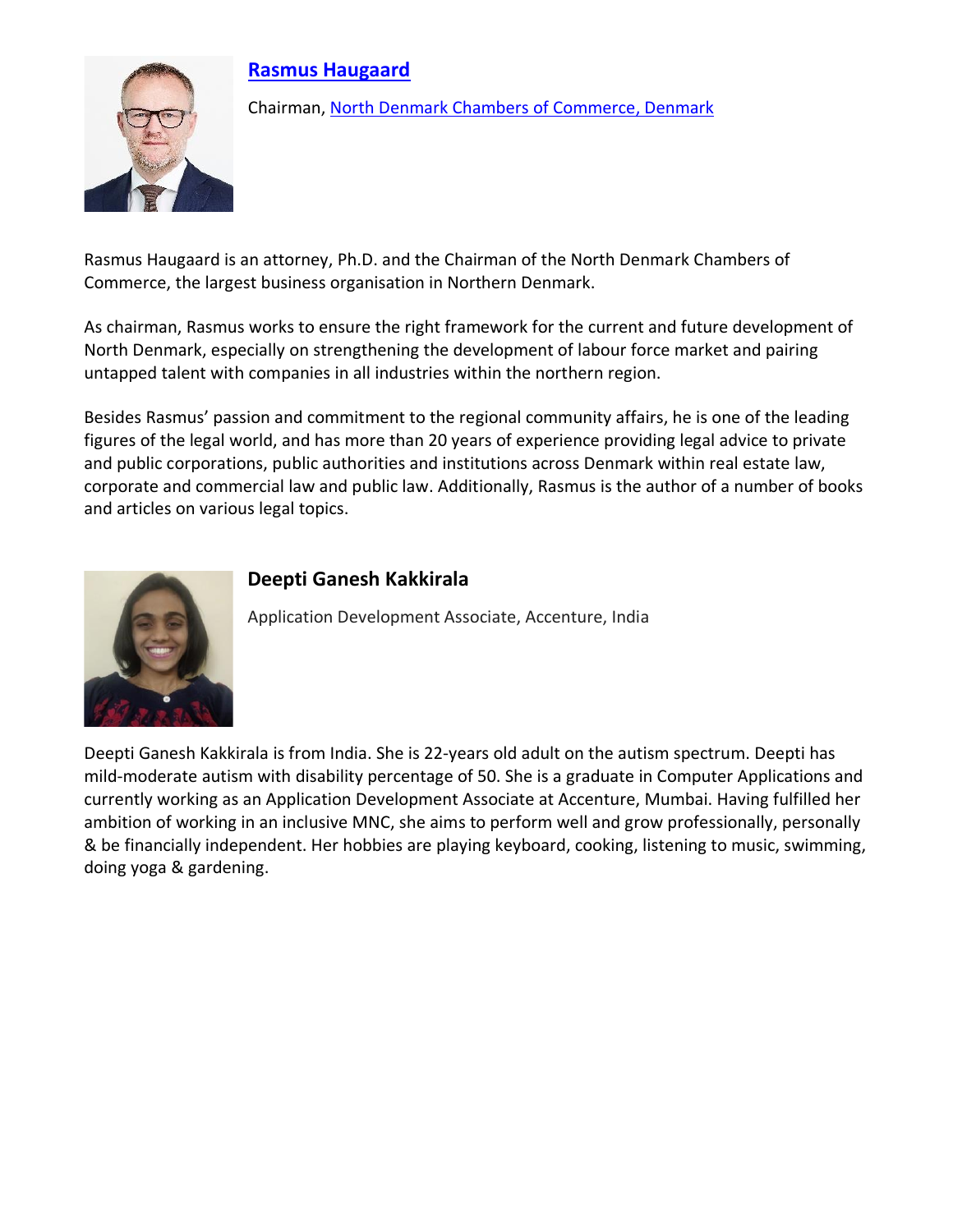# **[Swathi Vellal](https://ishanyaindia.org/about-us/) Raghunandan**



Founder and Director, [Ishanya India Foundation,](https://ishanyaindia.org/) India

Swathi Vellal Raghunandan is the Founder and Director of Ishanya India Foundation, a not-for-profit organization working with Persons With Disabilities (PWDs) in Bangalore. Apart from special education, Swathi works very closely with parents, counselling them on various aspects of the diagnosis, caregiving a child with disability, empowering them by bringing in the importance of self-compassion while caregiving. Swathi has done several podcasts on mental health.

Swathi Vellal holds a Master's degree in Special Educational Needs and Inclusion from University of Northampton, U.K. and a Master's degree in Clinical Psychology from Christ University, Bangalore. She is a very keen researcher and has presented papers in various national and international seminars and has published a paper on 'Autism and echolalia' in the Good Autism Practice Journal of the British Institute of Learning Disabilities. She also has a chapter named ' Inclusion of Young People with Autism Spectrum Disorder at Workplace: Challenges & Strategies' published in the book "Disability and Inclusion: from rationale to reality".



#### **[Thorkil Sonne](http://bit.ly/ThorkilSonneBio)**

Founder, [Specialisterne Foundation,](https://specialisternefoundation.com/) Denmark Social media: [FB,](https://www.facebook.com/specialisternefoundation) [LinkedIn](https://www.linkedin.com/company/specialisternefoundation/)

Thorkil Sonne became a social entrepreneur after his youngest son was diagnosed as autistic at the age of three. He founded Specialisterne Denmark in 2004 and Specialisterne Foundation in 2008 to solve the social challenge of lack of inclusion for autistic and neurodivergent persons. The vision is a world where people are given equal opportunities in the labour market and the goal is to enable one million jobs by 2030.

Specialisterne Foundation is a NGO associated with the UN Department of Global Communications and works in particular according to Sustainable Development Goals (SDG) 8 "Decent Jobs and Economic Growth" in the framework of SDG 17 "Partnerships for the Goals".

Thorkil Sonne is chairman of Specialisterne Foundation. He is a World Economic Forum Schwab Foundation Social Entrepreneur and an Ashoka Globalizer Fellow. Thorkil has contributed to a number of books and articles, such as Harvard Business Review "[The Case for Hiring Outlier Employees](https://research.cbs.dk/en/publications/the-case-for-hiring-outlier-employees)" and "[The Dandelion Principle: Redesigning Work for the Innovation Economy](https://store.hbr.org/product/the-dandelion-principle-redesigning-work-for-the-innovation-economy/SMR492)".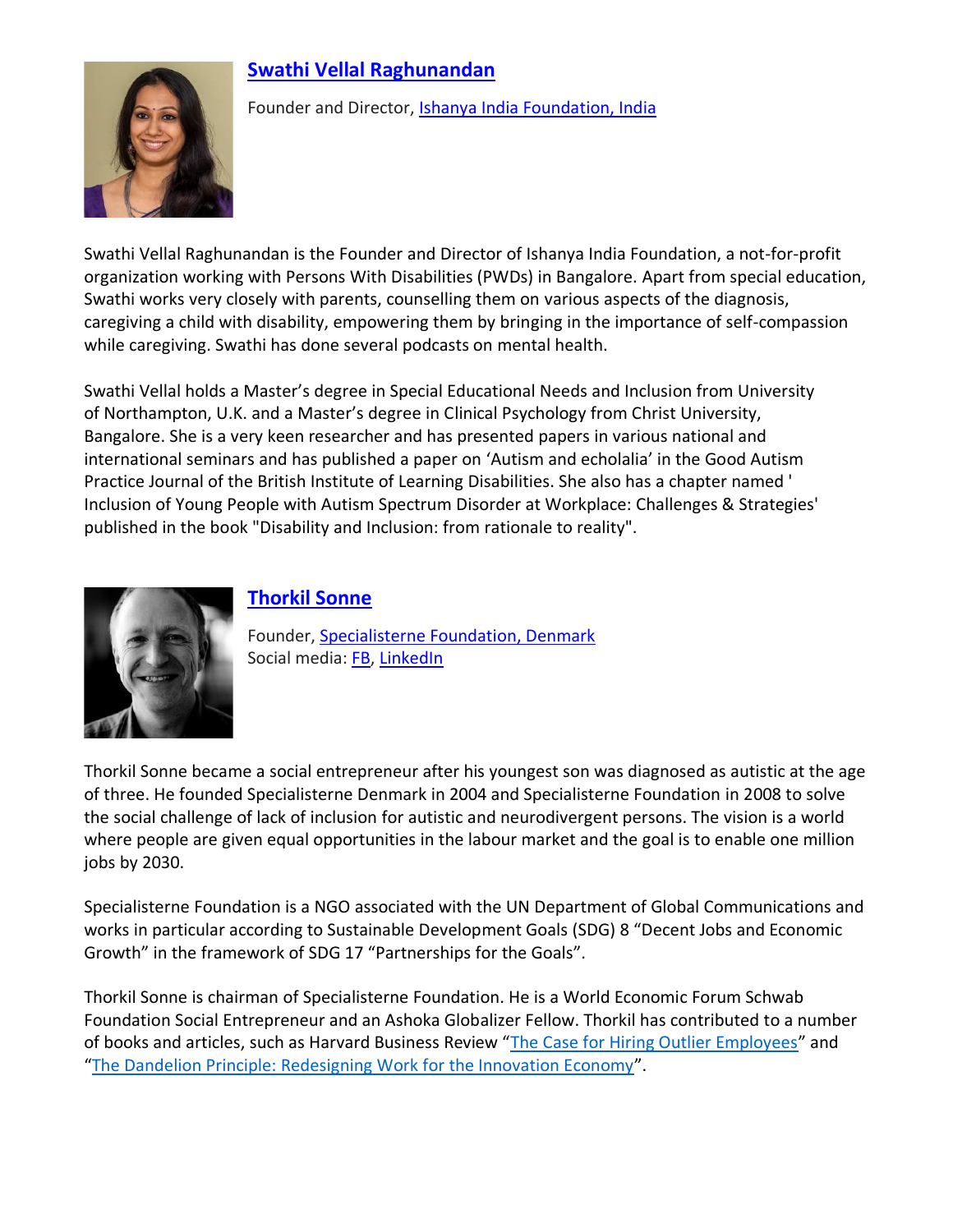

### **[Charlotte Valeur](https://www.linkedin.com/in/charlotte-valeur-she-her-a400104/?originalSubdomain=uk)**

Chief Executive, [Global Governance Group](http://www.global-governance-group.com/) Founder, [Institute of Neurodiversity \[ION\],](https://ioneurodiversity.org/) Switzerland

Charlotte Valeur has over 35 years of experience in finance, primarily as an investment banker in Denmark and UK. She is an experienced FTSE Chair, Non-Executive Director, and corporate governance expert, serving on a variety of boards – as well as delivering training and advising boards in corporate governance through her company Global Governance Group. Charlotte has been a director of eight public companies, including three appointments as the Chair. She has taken part in a complete restructuring of NTR Plc, the sale of REG Plc to BlackRock, and, as Chair, overseen an \$8bln Merger of Kennedy Wilson Europe Real Estate Plc with its US NYSE listed parent. Charlotte also has board experience with a range of unlisted companies including international engineering firm Laing O'Rourke, BT Pension Fund, Chair of Institute of Directors U.K., Founder, and Chair of Board Apprentice, and Founder of Impact of Neurodiversity.



#### **[Jean Winegardner](https://www.linkedin.com/in/jean-winegardner-ab3a378)**

Board President, [Partnership for Extraordinary Minds](https://xminds.org/) Office Manager[, Autistic Self Advocacy Network](https://autisticadvocacy.org/) [ASAN], U.S.

Jean Winegardner is an autistic mom to three delightfully neurodivergent children, who brought her into the world of disability advocacy as she learned about what they need and want out of life. She is passionate about furthering acceptance and embrace of disabled children and adults. Jean has a master's degree in print journalism from the University of Southern California. She and her husband live in Maryland. She enjoys movies, reading, running, and small, amusing rodents.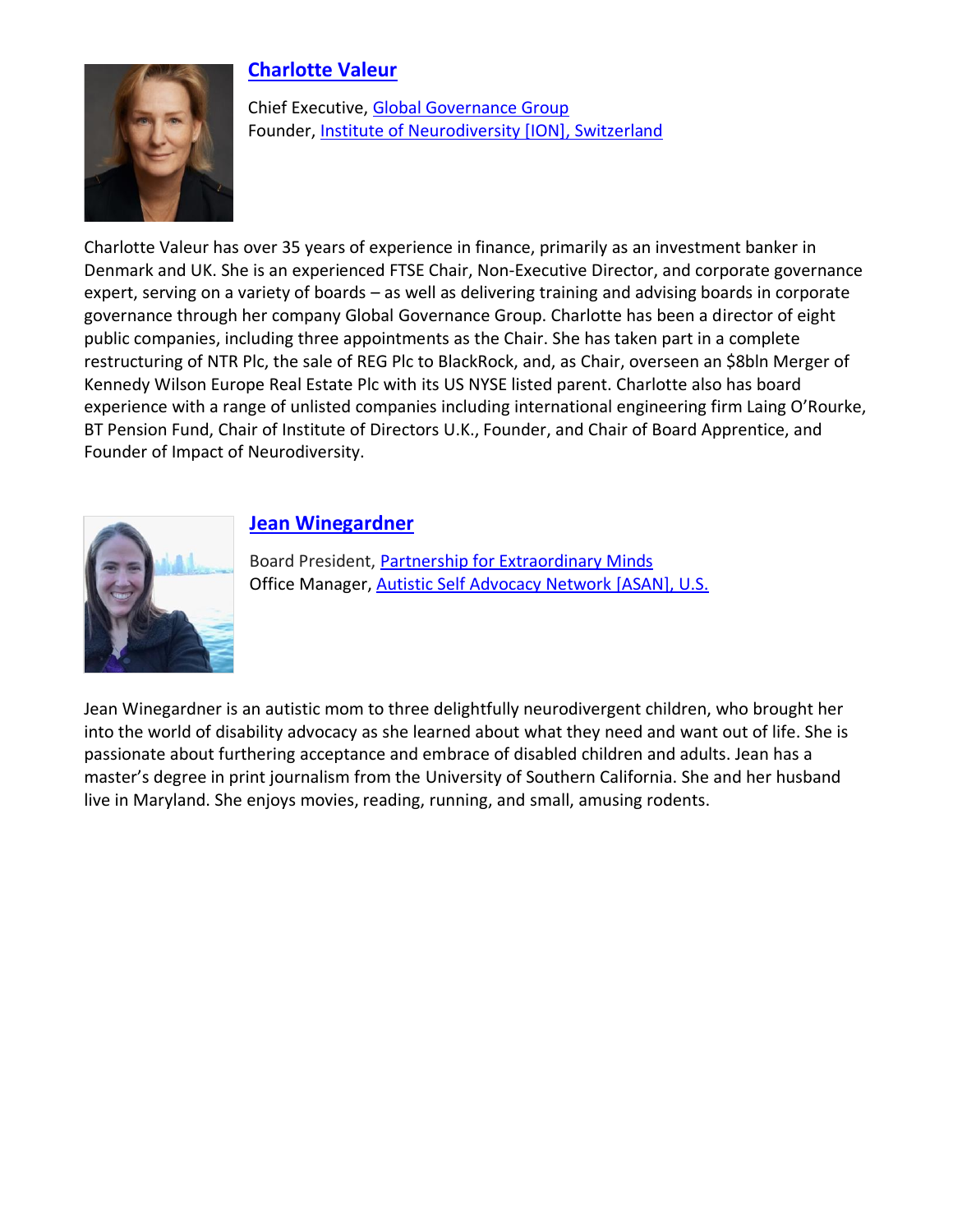# **[Jordyn Zimmerman](http://www.jordynzimmerman.com/)** [M.Ed]



Director of Professional Development, [The Nora Project,](https://thenoraproject.ngo/) U.S. Social media: [FB,](https://twitter.com/jordynbzim) [LinkedIn](https://www.linkedin.com/in/jordyn-zimmerman/)

Jordyn Zimmerman (she/her) is a recent graduate from Boston College, where she earned her Master of Education. Before graduate school, she interned at the National Disability Rights Network and completed her bachelor's degree in Education Policy at Ohio University. As a nonspeaking autistic student who was denied access to effective augmentative communication until she was 18, Zimmerman has personal experience challenging the educational status quo, which is featured in the 2021 documentary, This Is Not About Me. Zimmerman also serves as the Director of Professional Development for The Nora Project, is on the board of CommunicationFIRST, and is passionate about ensuring every student is able to access effective communication and exercise their right to a truly inclusive education.



**Oliver Akello**

Occupational Therapist, [Silver Bells,](http://www.silverbells.co.rw/) Rwanda Social media: [FB](https://www.facebook.com/silverbellsRW/)



# **Sarah Ahmad Bawazeer**

Lead Therapist, [Namaee Center,](https://namaee.com/) Saudi Arabia Social media: [IG](https://www.instagram.com/namaeecenter/)



# **[Maria Fernanda Chang](https://www.centroenigma.org/directora/)**

Director[, Centro Enigma ABA,](https://www.centroenigma.org/) Ecuador Social media: [IG](https://www.instagram.com/centroenigma/)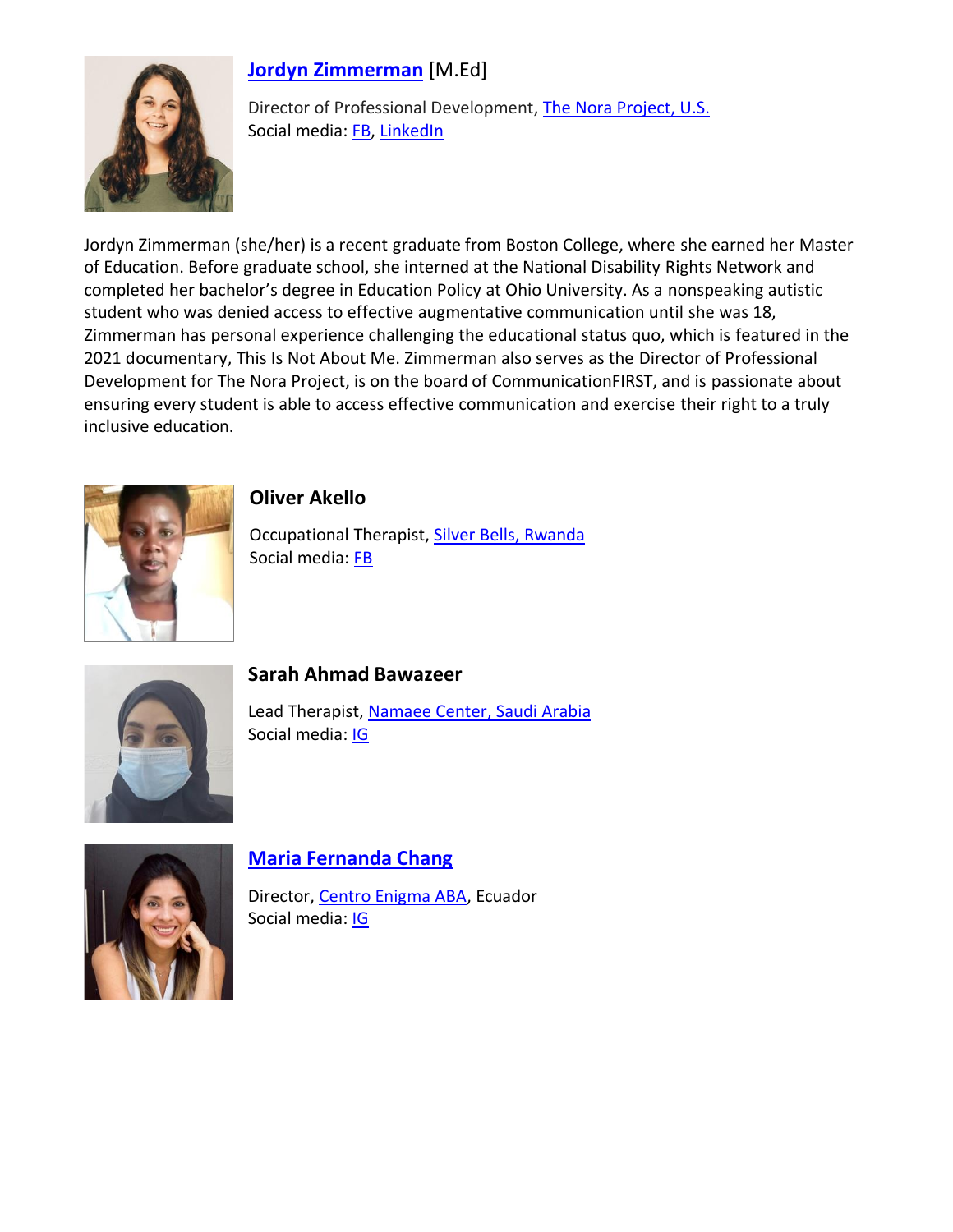

**[Prof. Irwanto](http://www.cpcnetwork.org/people/faculty-affiliates/irwanto/)**, Ph.D.

Researcher and Psychologist, [Atma Jaya Catholic University of Indonesia,](https://www.atmajaya.ac.id/web/) Indonesia



#### **Deirdre [Kempen](https://www.linkedin.com/in/deirdre-kempen-41a211176/)**

Principal and Founder, [Shelanti Private School,](http://www.shelantiprivateschool.co.za/) South Africa Social media: [FB,](https://www.facebook.com/shelantiprivateschool.co.za) [LinkedIn](https://www.linkedin.com/company/shelanti-private-school)



#### **Kavitha Manjunath**

Special Educator, [Academy for Severe Handicaps and Autism \[ASHA\],](https://www.ashaforautism.com/) India Social media: **IG**, [FB,](https://m.facebook.com/ashaforautism) [Twitter](https://twitter.com/ashaforautism)



#### **[Brian Middleton](https://www.instagram.com/beardedbehaviorist/?hl=en)** [M. Ed, BCBA]

Educational Consultant, [Bearded Behaviorist, U.S.](https://beardedbehaviorist.com/) Social media: [FB](https://www.facebook.com/BeardedBehaviorist/?ref=page_internal)



**[Pooja Panesar](https://www.kaizora.com/about)** [BCBA/QBA/DBH-C]

Founder and Director, [Kaizora Centre for Neurodevelopmental Therapies,](https://www.kaizora.com/) Kenya



**Shravan Roy** [ASD] Self-advocate, Intern at **SOREM**, India Social media: [IG](https://www.instagram.com/soremcare36/?hl=en)